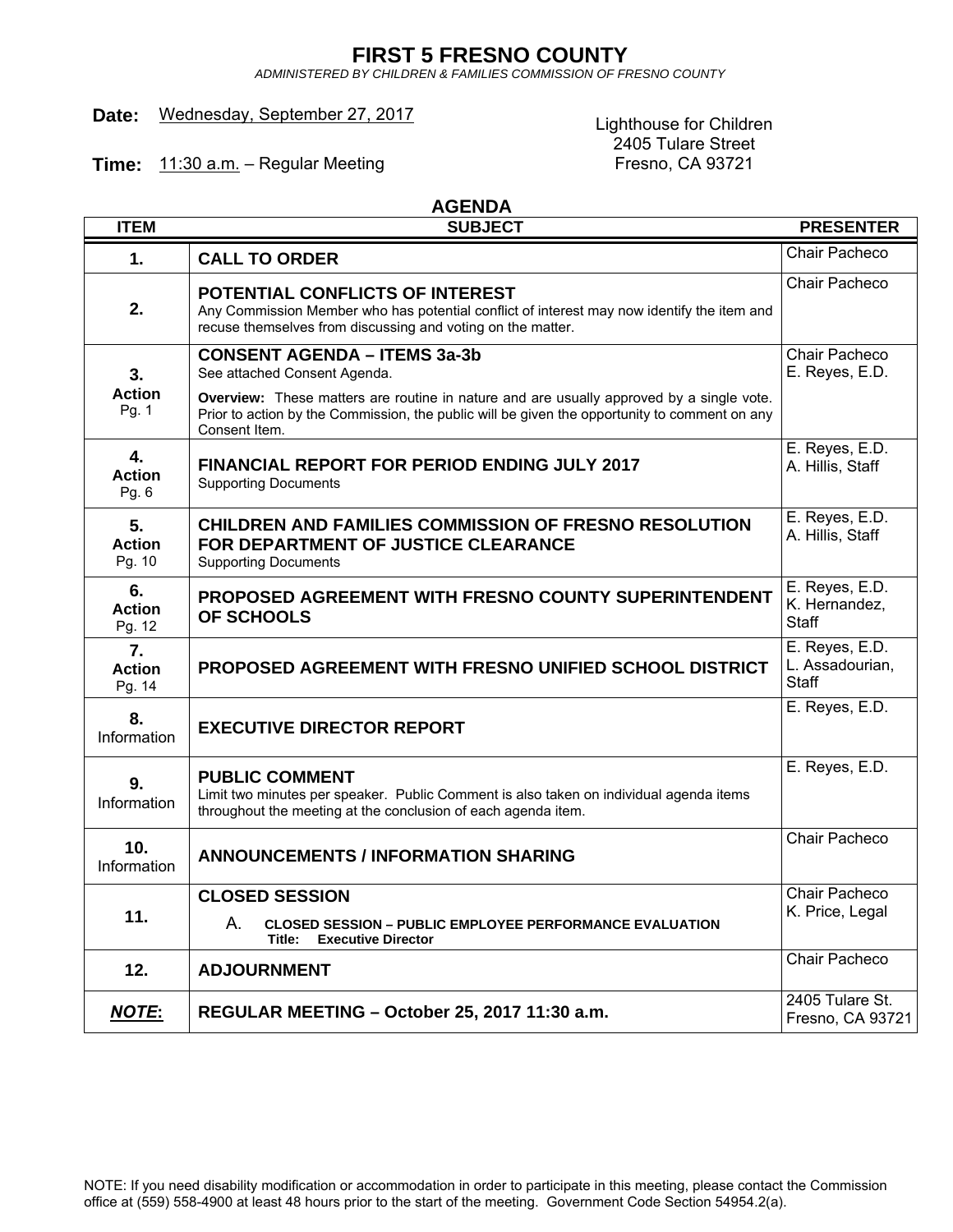# **FIRST 5 FRESNO COUNTY**

*ADMINISTERED BY CHILDREN & FAMILIES COMMISSION OF FRESNO COUNTY*

# Date: Wednesday, September 27, 2017

**Time:** 11:30 a.m. – Regular Meeting

Lighthouse for Children 2405 Tulare Street<br>Fresno, CA 93721

# **CONSENT AGENDA**

(Any Commissioner may pull any Consent Item for discussion or separate vote.)

| <b>ITEM</b>                   | <b>SUBJECT</b>                                                                                                         | <b>PRESENTER</b>                   |
|-------------------------------|------------------------------------------------------------------------------------------------------------------------|------------------------------------|
| 3a.<br><b>Action</b><br>Pg.2  | <b>MINUTES FROM AUGUST 16, 2017 REGULAR COMMISSION</b><br><b>MEETING</b><br><b>Supporting Document</b>                 | E. Reyes, E.D.                     |
| 3b.<br><b>Action</b><br>Pg. 5 | <b>RENEW AGREEMENT WITH UNITY IT LLC. FOR INFORMATION</b><br><b>TECHNOLOGY SERVICES</b><br><b>Supporting Documents</b> | E. Reyes, E.D.<br>A. Hillis, Staff |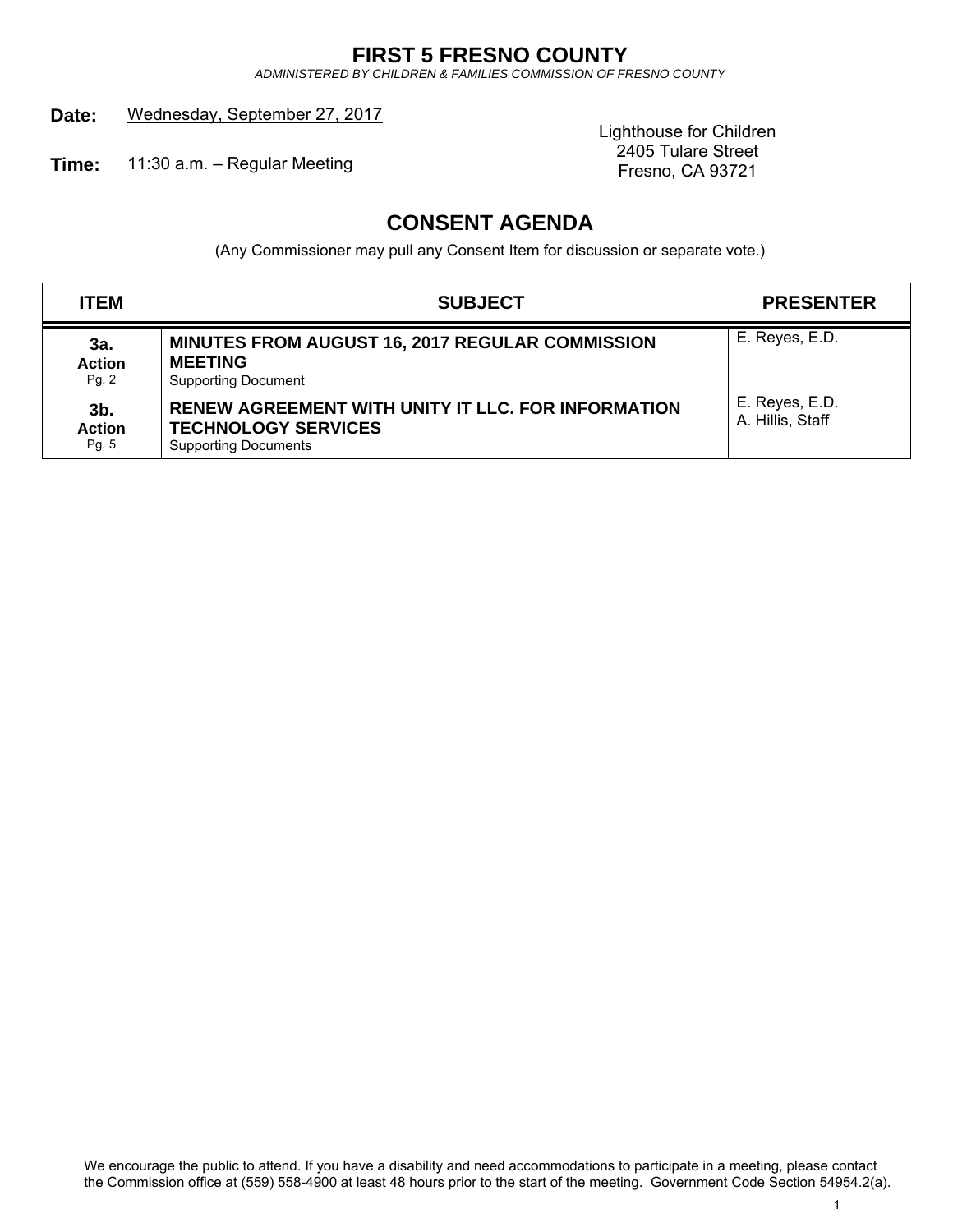*Regular Business Meeting* **September 27, 2017 – 11:30 a.m.**

> **2405 Tulare Street Fresno, CA 93721**

# **CONSENT AGENDA ITEM 3a**

# **RECOMMENDED ACTION:**

Approve Commission Minutes – August 16, 2017 Regular Meeting

# **ACTION SUMMARY MINUTES**

**August 16, 2017– 11:30 A.M.**

- **Present**: **Commissioners**: Brian Pacheco, Kari Gilbert, Shannon Koontz, Hugo Morales, Dawan Utecht
- **Absent**: None
- Staff: Emilia Reyes, Fabiola González, Lilith Assadourian, Elizabeth Campos, Alix Hillis, Hannah Norman, Hope Castro, Vianey Chairez, Melissa Cook, Victoria Cuevas, Renee Dayton, Mayra Diaz, Kristina Hernandez, Brittany Loera, Jorge Marquez, Cecilia Paredes, Karina Perez, Karen Rangel, Liliana Salcedo, Zaira Valeriano, Chia Vue, Ken Price (Legal Counsel)

### **1. CALL TO ORDER**

**2. POTENTIAL CONFLICTS OF INTEREST:** Any Commission Member who has a potential conflict of interest may now identify the item and recuse themselves from discussing and voting on the matter.

None heard.

# **3. CONSENT AGENDA – ITEM 3a-3e**

These matters are routine in nature and are usually approved by a single vote. Prior to action by the Commission, the public is given the opportunity to comment on a consent item. Any Commission Member may pull any consent item for discussion or separate vote.

New action item added to the agenda: 5a Approve Letter of Opposition AB 1250

Public Comment: None heard.

Motion by: Gilbert Second by: Utecht Ayes: Gilbert, Pacheco, Koontz, Morales, Utecht Noes: None heard.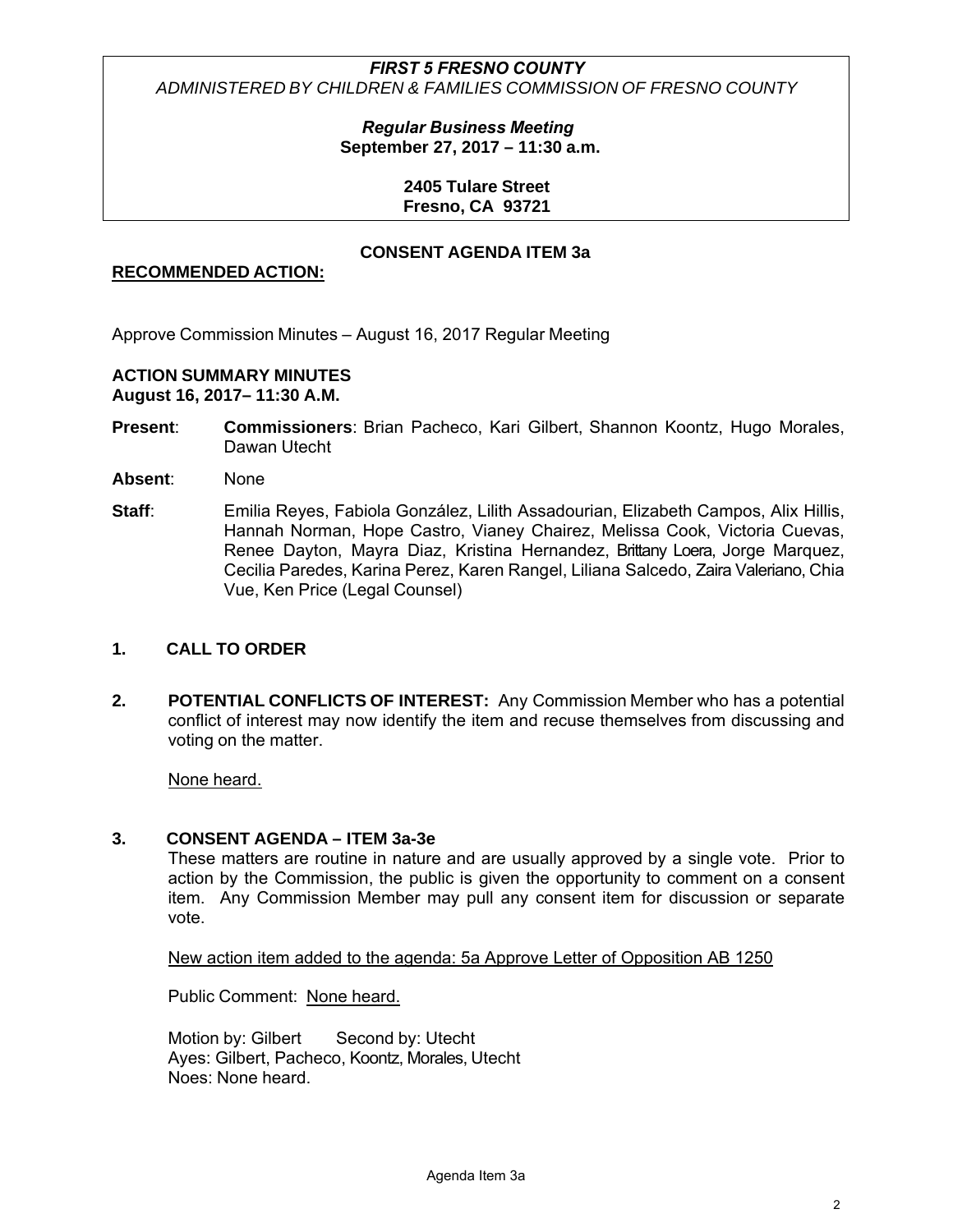# **4. UNIFIED FRAMEWORK FOR SUCCESS - DEVELOPING AN INTEGRATED APPROACH TO EARLY CHILDHOOD SYSTEM OF CARE**

Public Comment: Dr. Kitty Catania, Deputy Superintendent of Fresno County Superintendent of Schools provided an additional overview of the importance this partnership.

Motion by: Morales Second by: Utecht Ayes: Gilbert, Pacheco, Koontz, Morales, Utecht Noes: None heard.

# **5. COMMUNITY RELATIONS UPDATE**

Public Comment: None heard.

No action required.

# **5a. LETTER OF OPPOSITION AB 1250**

Public Comment: None heard.

Motion by: Morales Second by: Koontz Ayes: Gilbert, Pacheco, Koontz, Morales, Utecht Noes: None heard.

### **6. EXECUTIVE DIRECTOR REPORT**

Emilia Reyes, Executive Director, provided the following updates:

New First 5 staff members:

- Renee Dayton, Project Manager for GLOW! Group Prenatal Care project
- Brittany Loera, Program Administrative Assistant
- Hope Castro, 2017-2018 AmeriCorps VISTA

Reyes and Dayton will be traveling to San Francisco for the GLOW! Investigators Meeting August 24<sup>th</sup>, 2017 to meet with University of California, San Francisco (UCSF) representatives about the launch of Group Prenatal Care at the Lighthouse for Children.

Next Commission Meeting is scheduled for the 4<sup>th</sup> Wednesday of the month (September 27<sup>th</sup>, 2017) to accommodate for the Fresno County Budget Hearing Schedule.

Public Comment: None heard.

No action required.

# **7. PUBLIC COMMENT**

Public Comment: None heard.

No action required.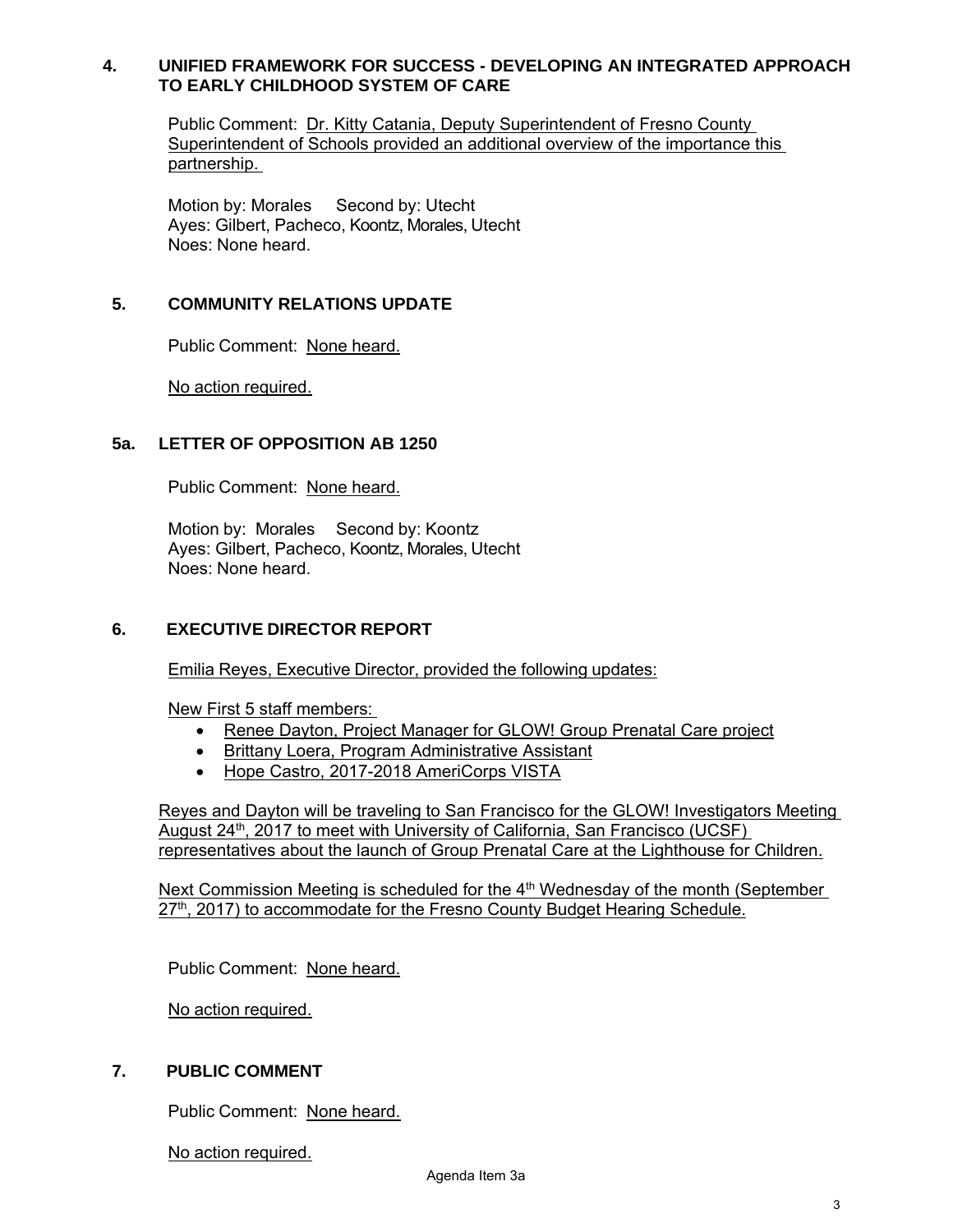# **8. ANNOUNCEMENTS / INFORMATION SHARING**

Commissioner Morales provided an update on Assembly Bill 1665 "Internet for All Now Act" which increases internet broadband access to low-income households.

Public Comment: None heard.

No action required.

# **9. ADJOURNMENT**

Public Comment: None heard.

Motion by: Gilbert Second by: Utecht Ayes: Gilbert, Pacheco, Koontz, Morales, Utecht Noes: None heard.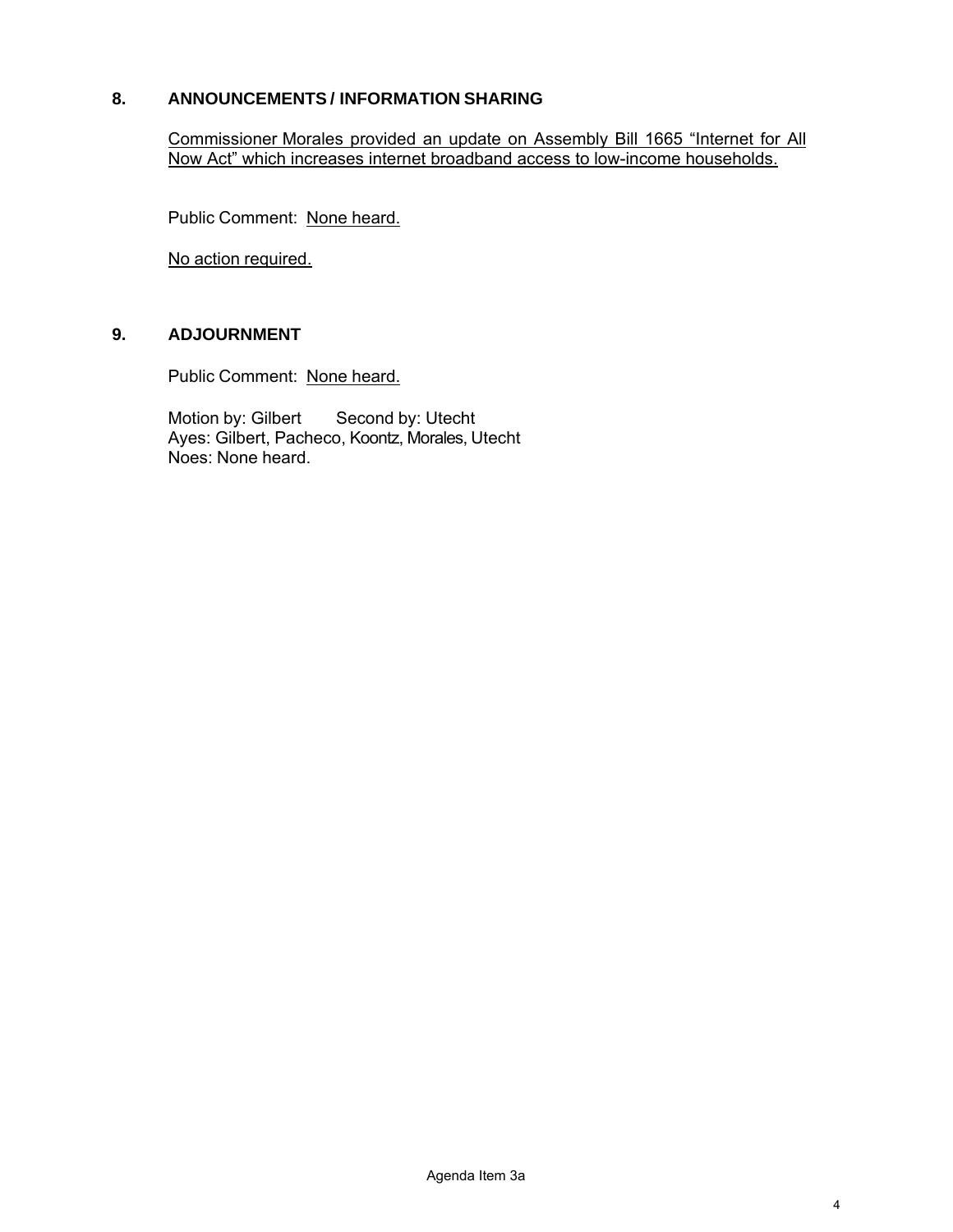> *Regular Business Meeting September 27, 2017 – 11:30 a.m.*

> > **2405 Tulare St. Fresno, CA 93721**

# **CONSENT AGENDA ITEM 3b**

TO: Children & Families Commission of Fresno County

FROM: Emilia Reyes, Executive Director

SUBJECT: Renew Agreement with Unity IT LLC. for Information Technology Services

#### **RECOMMENDED ACTION:**

Approve a renewed agreement with Unity IT LLC. to perform Information Technology services for in an amount not to exceed \$31,500 with the option to renew, based on performance, for an additional two years and delegate signing authority to the Executive Director.

### **BACKGROUND:**

The Commission contracts with outside vendors for required services which are not fulfilled by staff. Among these services is Information Technology (IT). The Commission is currently in a month-to-month contract with Unity IT LLC. (Unity IT) to perform workstation management, weekly on-site support, server and email monitoring and system security for staff work stations, managed email accounts and 2 servers for an approximate amount of \$16,500 annually. In addition, Unity IT provides services at an a-la-carte rate of \$100 per hour to the AmeriCorps members and the AmeriCorps VISTA. On average, annual costs for IT provided to AmeriCorps members and the VISTA is \$5,100.

**Procurement:** In August 2017, a Request for Quotation (RFQ) was released to select a firm to perform IT services for the Commission for one year with an option to renew based on performance and availability of funds. Through this competitive process, five firms submitted quotes and after review by an interdepartmental panel, Unity IT was selected. The recommendation from staff is to renew the agreement with Unity IT.

This renewal includes the cost for Commission staff, AmeriCorps members, one AmeriCorps VISTA for a total 34 managed workstations and licenses, two servers, and 12 network devices along with cloud backup storage, anti-virus security and email security monitoring for an annual amount of approximately \$31,500.

**Fiscal Impact:** Funding for this agreement has been allocated from the Commission 2017-2019 Approved Two Year Budget: Operating – Services and Supplies –Equipment Rental/Maintenance Expense line item in an amount not to exceed \$31,500.

### **CONCLUSION:**

If approved, staff will finalize the agreement for IT services with Unity IT for an amount not to exceed \$31,500 to begin on October 1, 2017 for one year. Based on performance and availability of funds, the contract will have an option to renew for an additional two years.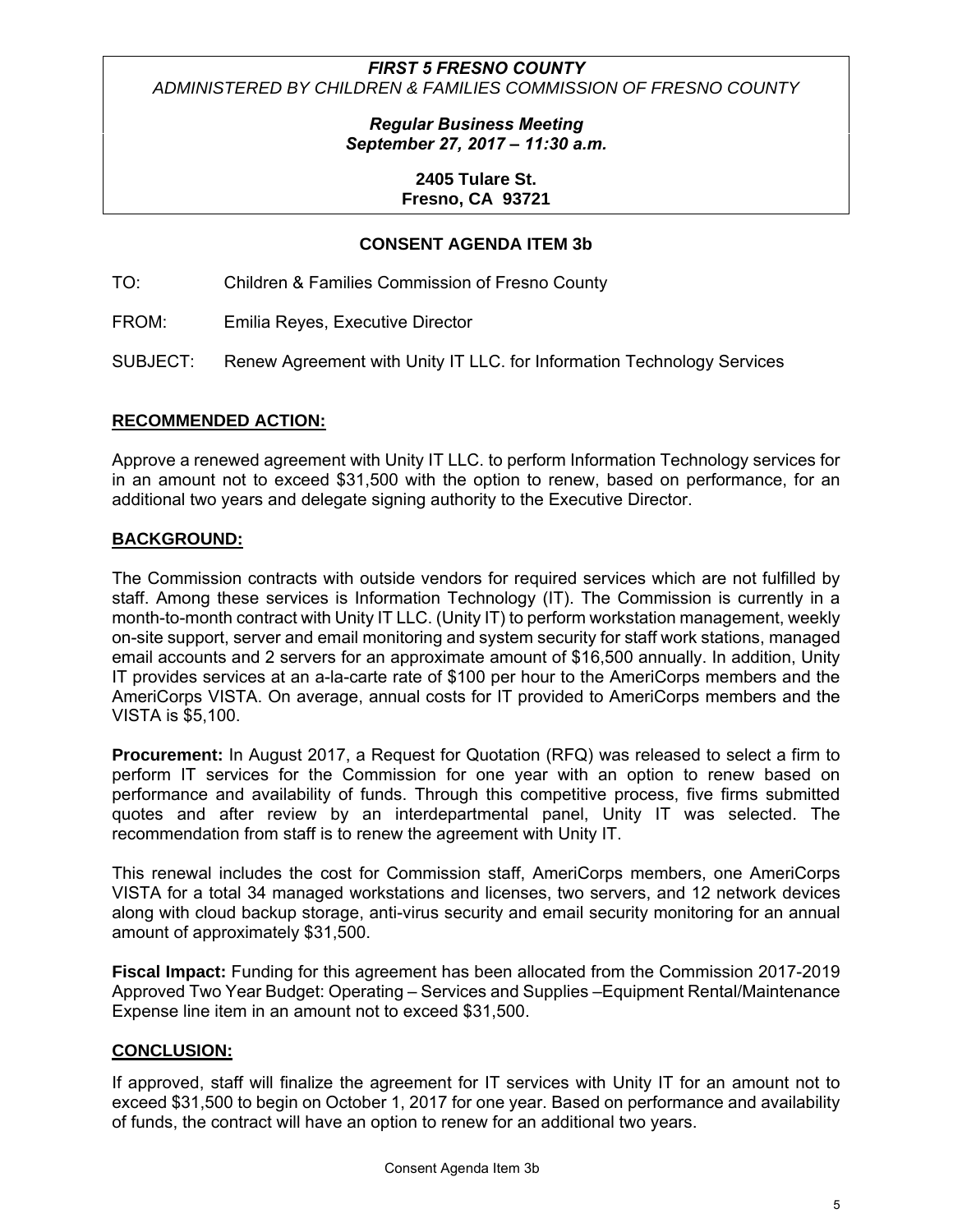# *Regular Business Meeting September 27, 2017 – 11:30 a.m.*

# **2405 Tulare Street Fresno, CA 93721**

# **AGENDA ITEM NO. 4**

TO: Children & Families Commission of Fresno County

FROM: Emilia Reyes, Executive Director

SUBJECT: Financial Report for Period Ending July 2017

# **RECOMMENDED ACTION:**

Accept the financial report for period ending July 31, 2017.

# **BACKGROUND:**

This item is intended to keep the Commission apprised of financial activity as of July 31, 2017 and to provide an opportunity to discuss and review financial activities for the reporting period.

# **KEY POINTS:**

Revenues (8%)

- Prop 10 Revenue (10%) Revenues are  $2%$  higher than projected.
- $\bullet$  Investment Income (102%) The investment portfolio experienced a higher market value gain than anticipated.

Operating (6%) – All expenses are within budget limits.

Strategic Plan Investments (35%) - Development of contracts are on target and within budget constraints.

- Accountability and Evaluation (100%) Evaluation, contract management and technical assistance contracts have been awarded for the fiscal year.
- Non-Prop. 10 Funded Programs (100%) Non-Prop.10 funded programs have been awarded for the fiscal year.

Operations Contingency Fund (100%) – Per the Commission's Accounting Policies and Procedures, the Contingency Fund is awarded at the beginning of the fiscal year.

FY 2017-2018 Service Provider Expenses (6%) – The majority of First 5 Fresno County Service Providers are reimbursed on a quarterly basis. Expenses for quarter one will be reported in the November financial report.

### **FISCAL IMPACT:**

Overall, expenses are within budget constraints for fiscal year 2017 – 2018.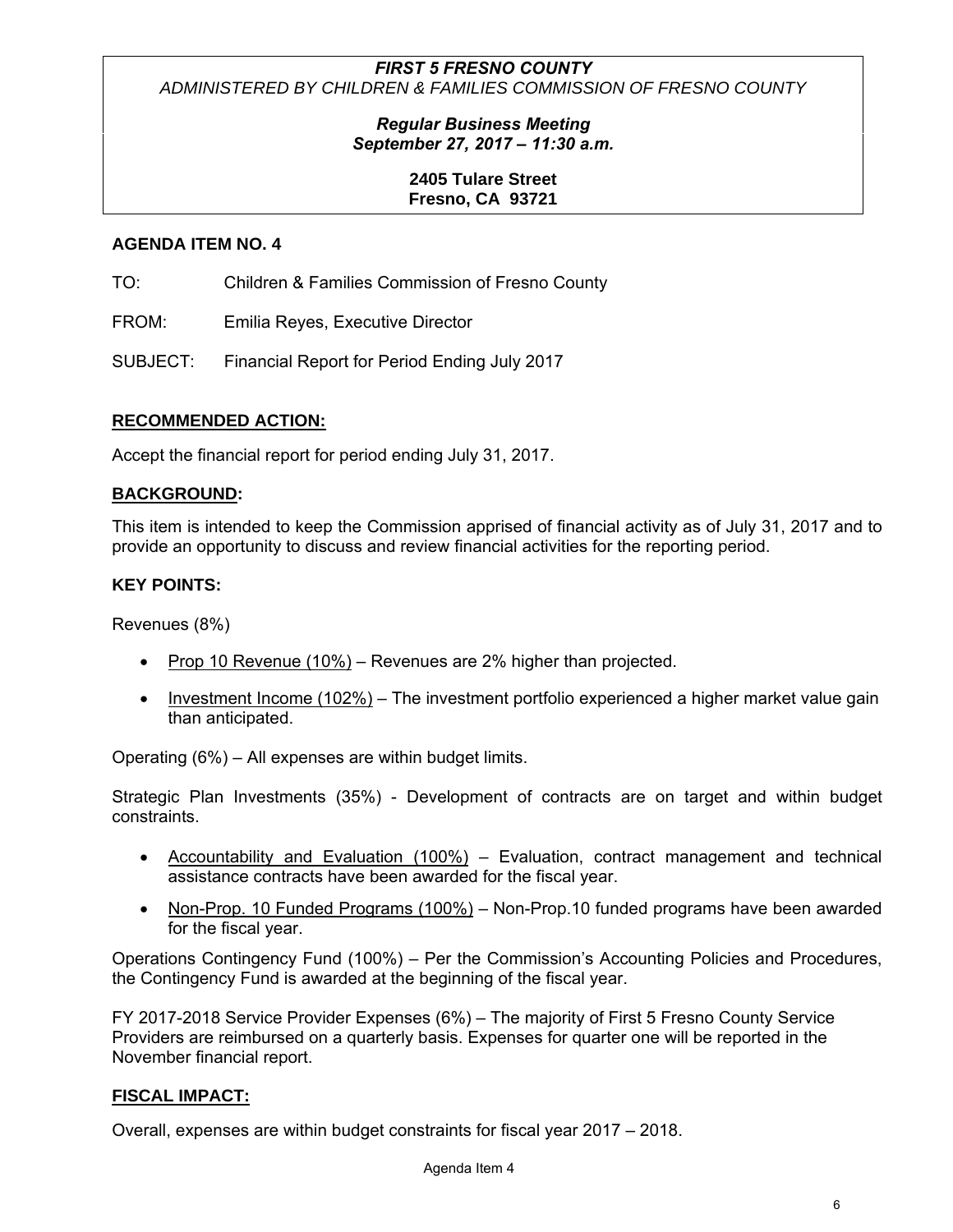#### **FIRST 5 FRESNO COUNTY FINANCIAL STATEMENT JULY 2017 (8%)**

| <b>Revenues</b>                                                                       |                          |                          |                        |                         |  |
|---------------------------------------------------------------------------------------|--------------------------|--------------------------|------------------------|-------------------------|--|
|                                                                                       | <b>Budget Amounts</b>    | <b>Actual Amounts</b>    | Variance               | <b>Percent Variance</b> |  |
|                                                                                       | 07/01/2017-6/30/2018     | 07/01/2016-07/31/2017    |                        |                         |  |
| Prop 10 Revenue                                                                       | \$9,636,598              | \$919,321                | \$8,717,277            | 10%                     |  |
| Non-Prop. 10 Revenue                                                                  |                          |                          |                        |                         |  |
| First 5 CA IMPACT Revenue                                                             | \$1,408,325              | \$0                      | \$1,408,325            | 0%                      |  |
| <b>UCSF Grant</b><br>Interest Revenue - County Treasury                               | \$638,138<br>\$25,000    | \$0<br>\$1,819           | \$638,138<br>\$23,181  | 0%<br>7%                |  |
| Investment Income                                                                     | \$50,000                 | \$51,214                 | (\$1,214)              | 102%                    |  |
| Other Revenue                                                                         | \$0                      | \$130                    | (\$130)                | 0%                      |  |
| <b>Total Revenues</b>                                                                 | \$11,758,061             | \$972,484                | \$10,785,577           | 8%                      |  |
| <b>Operating</b>                                                                      |                          |                          |                        |                         |  |
| <b>Salaries &amp; Benefits</b>                                                        |                          |                          |                        |                         |  |
| Salary Expense                                                                        | \$1,090,564              | \$83,764                 | \$1,006,799            | 8%                      |  |
| Payroll Tax Expense                                                                   | \$117,183                | \$6,279                  | \$110,905              | 5%                      |  |
| <b>Retirement Expense</b><br><b>Employee Benefits Expense</b>                         | \$95,359<br>\$437,104    | \$8,305<br>\$23,528      | \$87,054<br>\$413,576  | 9%<br>5%                |  |
| Worker's Compensation Expense                                                         | \$2,400                  | \$0                      | \$2,400                | 0%                      |  |
| Ed. Allowance/ Child Care Reimbursement Stipend                                       | \$12,200                 | \$1,000                  | \$11,200               | 8%                      |  |
| <b>Total Salaries &amp; Benefits Expenses</b>                                         | \$1,754,810              | \$122,876                | \$1,631,934            | 7%                      |  |
| <b>Services &amp; Supplies</b>                                                        |                          |                          |                        |                         |  |
| <b>Advertising Expense</b><br>Audit Expense                                           | \$2,000<br>\$25,000      | \$0<br>\$0               | \$2,000<br>\$25,000    | 0%<br>0%                |  |
| Capital & Equipment Expense- Computers & Software                                     | \$7,500                  | \$0                      | \$7,500                | 0%                      |  |
| Commissioner/Advisory Expense                                                         | \$5,005                  | \$0                      | \$5,005                | 0%                      |  |
| Dues & Subscriptions Expense                                                          | \$42,125                 | \$310                    | \$41,815               | 1%                      |  |
| Equipment Rental/Maintenance Expense                                                  | \$32,622                 | \$450                    | \$32,172               | 1%                      |  |
| General & Administrative Expense                                                      | \$15,000                 | \$1,631                  | \$13,369               | 11%                     |  |
| Insurance Expense<br>Materials & Supplies Expense                                     | \$11,389<br>\$11,000     | \$1,597<br>\$0           | \$9,792<br>\$11,000    | 14%<br>0%               |  |
| Overhead Expense                                                                      | \$90,000                 | \$8.435                  | \$81,565               | 9%                      |  |
| Program Development/Strategic Planning Expense                                        | \$5,000                  | \$0                      | \$5,000                | 0%                      |  |
| Professional Services Expense                                                         | \$182,620                | \$412                    | \$182,208              | 0%                      |  |
| Staff Training & Conference Expense                                                   | \$30,000                 | \$94                     | \$29,906               | 0%                      |  |
| <b>Telephone Expense</b>                                                              | \$21,640                 | \$419                    | \$21,221               | 2%                      |  |
| Local Travel Expense - Local Mileage<br><b>Total Services &amp; Supplies Expenses</b> | \$7,000<br>\$487,901     | \$0<br>\$13,348          | \$7,000<br>\$474,552   | 0%<br>3%                |  |
|                                                                                       |                          |                          | \$2,106,486            | 6%                      |  |
| <b>Total Operating Expenses</b>                                                       | \$2,242,710              | \$136,224                |                        |                         |  |
| <b>Strategic Plan Investments</b>                                                     |                          |                          |                        |                         |  |
|                                                                                       | <b>Budget Amounts</b>    | <b>Actual Amounts</b>    | Variance               | <b>Percent Variance</b> |  |
| <b>Strategic Plan Investments</b>                                                     |                          |                          |                        |                         |  |
| <b>Tier 1: Children and Families</b>                                                  |                          |                          |                        |                         |  |
| Goal 1 - Health Promotion                                                             | \$212,668                | \$0                      | \$212,668              | 0%                      |  |
| Goal 2 - Early Learning                                                               | \$1,952,586              | \$5,629                  | \$1,946,956            | 0%                      |  |
| Goal 3 - Strong Families                                                              | \$2,191,426              | \$0                      | \$2,191,426            | 0%                      |  |
| <b>Total Tier 1</b>                                                                   | \$4,356,679              | \$5,629                  | \$4,351,050            | 0%                      |  |
| <b>Tier 2: Community Partners</b>                                                     |                          |                          |                        |                         |  |
| Early Childhood Partner Capacity Building                                             | \$180,000                | \$0                      | \$180,000              | 0%                      |  |
| Community Learning Center                                                             | \$522,895<br>\$702,895   | \$12,092                 | \$510,803<br>\$690,803 | 2%<br>2%                |  |
| Total Tier 2                                                                          |                          | \$12,092                 |                        |                         |  |
| Tier 3: Early Childhood System of Care                                                |                          |                          |                        |                         |  |
| <b>Community Relations</b>                                                            | \$484,312                | \$0                      | \$484,312              | 0%                      |  |
| Multi-Sector Partnerships<br><b>Total Tier 3</b>                                      | \$25,000                 | \$0<br>\$0               | \$25,000               | 0%<br>0%                |  |
|                                                                                       | \$509,312                |                          | \$509,312              |                         |  |
| <b>Accountability and Evaluation</b>                                                  |                          |                          |                        |                         |  |
| <b>Accountability Services</b>                                                        | \$300,000                | \$300,000                | \$0                    | 100%                    |  |
| <b>Evaluation Services</b>                                                            | \$600,000                | \$600,000                | \$0                    | 100%                    |  |
| <b>Total Accountability and Evaluation</b>                                            | \$900,000                | \$900,000                | \$0                    | 100%                    |  |
| Non-Prop. 10 Funded Programs                                                          |                          |                          |                        |                         |  |
| First 5 CA IMPACT Program                                                             | \$826,594                | \$826,594                | \$0                    | 100%                    |  |
| First 5 CA IMPACT Regional Hub Program<br>UCSF- Group Prenatal Care Program           | \$581,731                | \$581,731                | \$0<br>\$0             | 100%                    |  |
| <b>Total Non-Prop. 10 Funded Programs</b>                                             | \$638,138<br>\$2,046,463 | \$638,138<br>\$2,046,463 | \$0                    | 100%<br>100%            |  |
|                                                                                       |                          |                          |                        |                         |  |
| <b>Total Strategic Plan Investments</b>                                               | \$8,515,349              | \$2,964,184              | \$5,551,164            | 35%                     |  |
| <b>Operations Contingency Fund</b>                                                    | \$1,000,000              | \$1,000,000              | \$0                    | 100%                    |  |
| <b>Total First 5 Fresno County Budget</b>                                             | \$11,758,061             | \$4,100,409              | \$7,657,653            | 35%                     |  |
| FY 2017-2018 Service Provider Expenses                                                |                          |                          |                        |                         |  |
|                                                                                       | <b>Budget Amounts</b>    | <b>Actual Amounts</b>    | Variance               | <b>Percent Variance</b> |  |
|                                                                                       |                          |                          |                        |                         |  |
| <b>Tier 1: Children And Families</b>                                                  | \$7,397,477              | \$597,833                | \$6,799,643            | 8%                      |  |
| <b>Tier 2: Community Partners</b>                                                     | \$219,250                | \$180                    | \$219,070              | 0%                      |  |
|                                                                                       |                          |                          |                        |                         |  |
| Tier 3: Early Childhood System of Care                                                | \$706,696                | \$20,968                 | \$685,728              | 3%                      |  |
| <b>Accountability and Evaluation</b>                                                  | \$900,000                | \$0                      | \$900,000              | 0%                      |  |
| Non-Prop. 10 Funded Programs                                                          | \$2,136,221              | \$6,766                  | \$2,129,455            | 0%                      |  |

Total Service Provider Expenses \_\_\_\_\_\_\_\_\_\_\_\$11,359,644 \_\_\_\_\_\_\_\_\_\_\_\_\_\$625,747 \$10,733,896 \_\_\_\_\_\_\_\_\_\_\_6% 7<br>7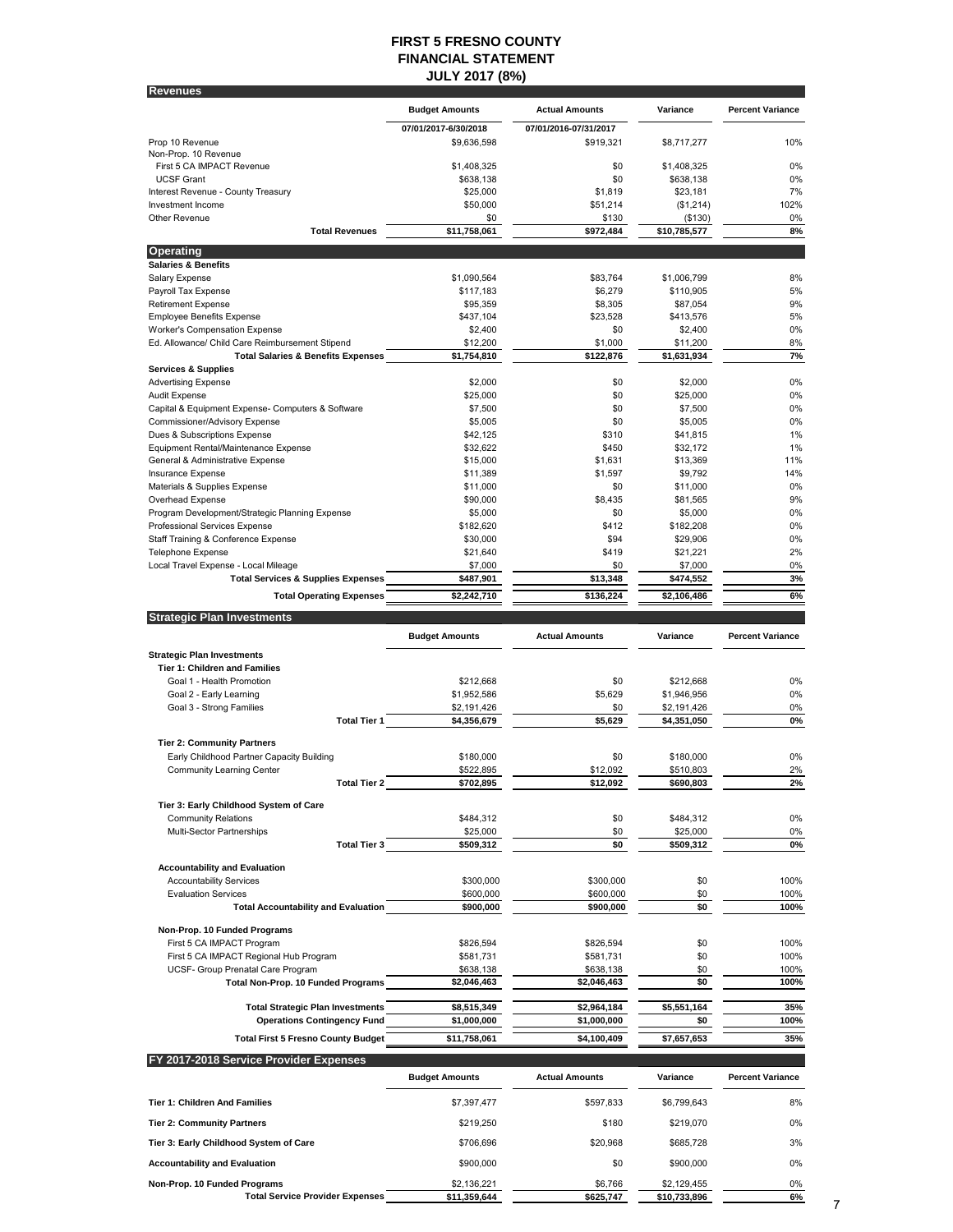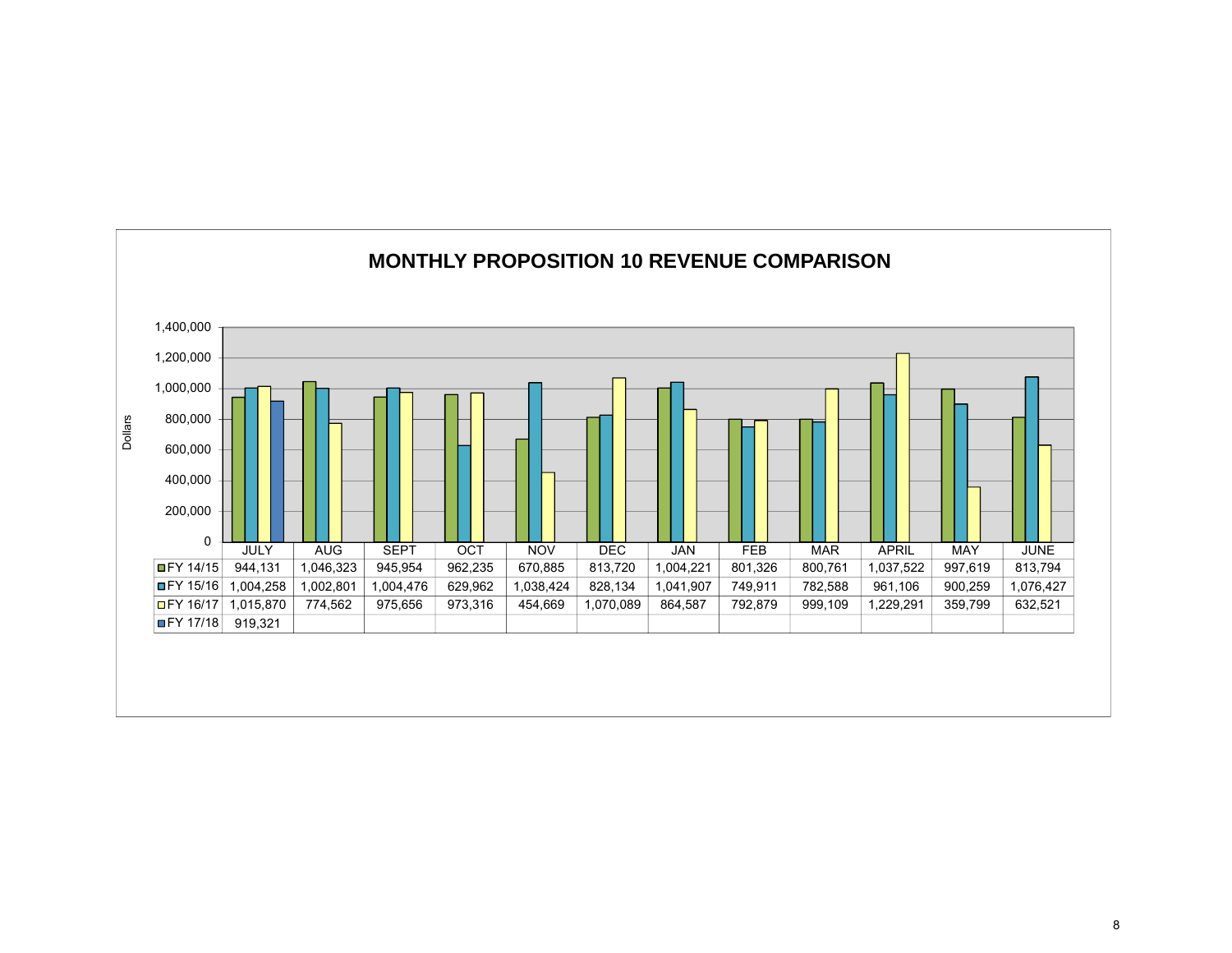#### **FIRST 5 FRESNO COUNTY BALANCE SHEETJULY 2017**

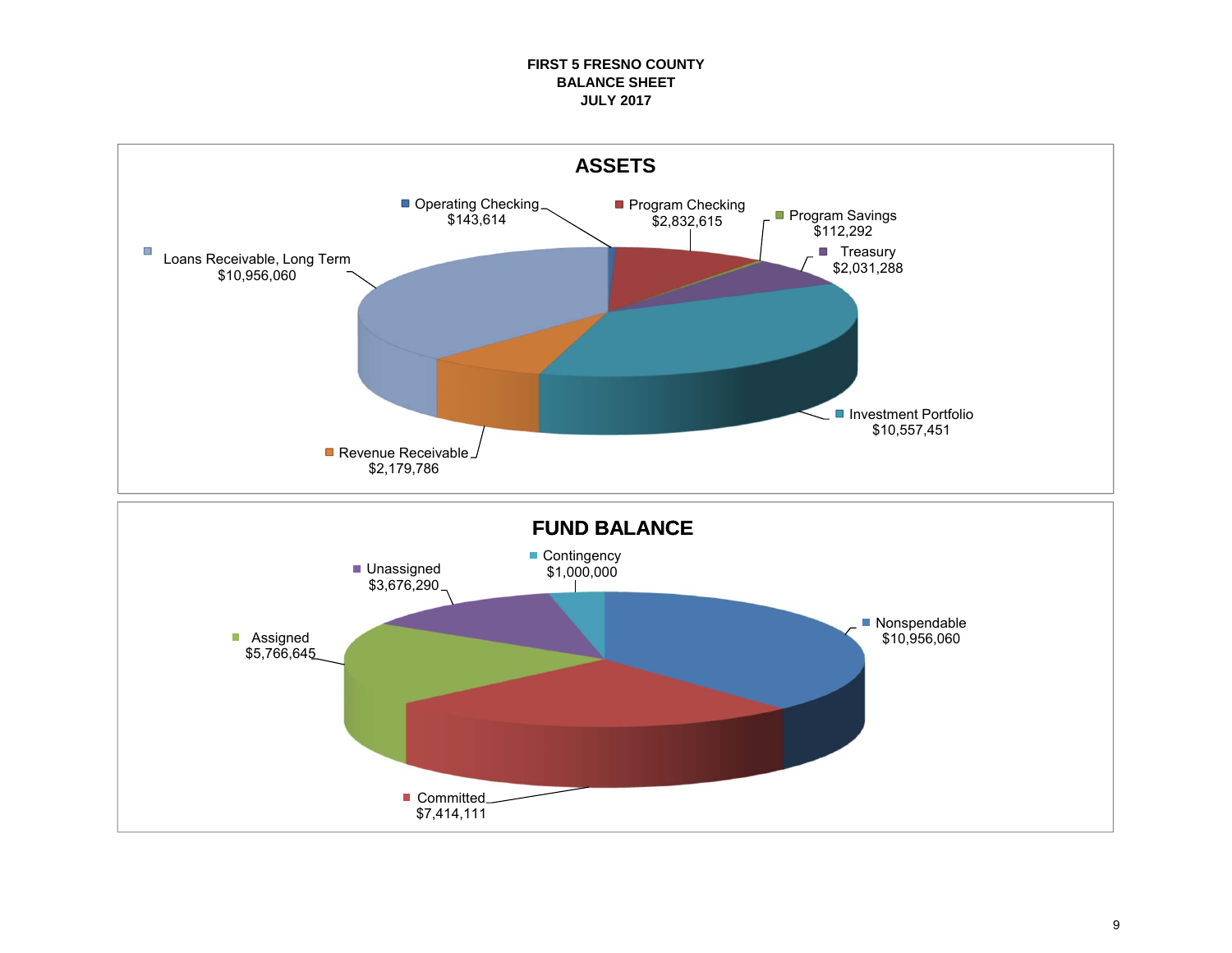# *Regular Business Meeting September 27, 2017 – 11:30 a.m.*

# **2405 Tulare St. Fresno, CA 93721**

# **AGENDA ITEM NO. 5**

- TO: Children & Families Commission of Fresno County
- FROM: Emilia Reyes, Executive Director
- SUBJECT: Children and Families Commission of Fresno Resolution for Department of Justice Clearance

# **RECOMMENDED ACTION:**

Adopt the Children and Families Commission of Fresno Resolution for Department of Justice Clearance.

# **BACKGROUND:**

With the Lighthouse for Children Community Learning Center providing services to the public, the Commission is required to submit an Application for Authorization to receive Criminal Offender Record Information from the Department of Justice. In order to do so, the Commission must adopt a resolution to authorize access to gather fingerprints and in turn, criminal history of all Commission staff and volunteers. Legal Counsel, Ken Price, recommended to bring the attached resolution before the Commission for approval and signature by the Chair.

**Fiscal Impact:** With the adoption of this resolution, one staff member would be responsible to monitor this information and verification. This designated staff person will be required to go through a fingerprinting background clearance record check through the Department of Justice, a cost of \$32.00. Subsequently staff will be fingerprinted for the same cost per individual.

### **CONCLUSION:**

If this resolution is adopted by the Commission, staff will complete the Application for Authorization to receive Criminal Offender Record Information from the Department of Justice and implement required next steps to complete to obtain fingerprints as required for services.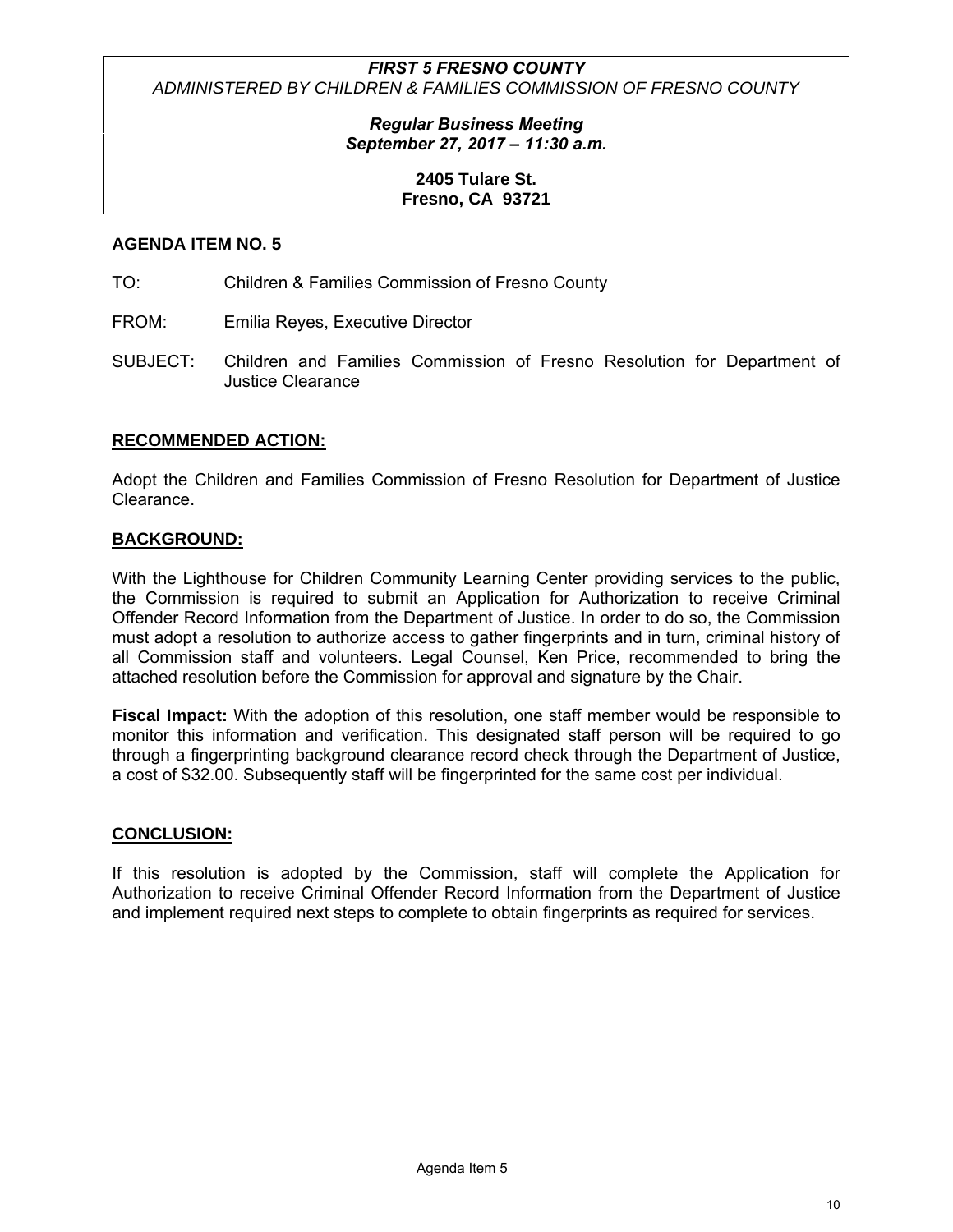

# CHILDREN AND FAMILIES COMMISSION OF FRESNO COUNTY

# RESOLUTION 001

WHEREAS, Penal Code sections  $11105(b)(11)$  and  $13300(b)(11)$  authorize cities, districts and joint powers authorities to access state and local summary criminal history information for employment, licensing or certification purposes; and

**WHEREAS,** Penal Code sections 11105(b)(11) and 13300(b)(11) require that there be a requirement or exclusion from employment, licensing, or certification based on specific criminal conduct on the part of the subject of the record, and

WHEREAS, Penal Code sections 11105(b)(11) and 13300(b)(11) requires the city council, board of supervisors or governing body of a city, county, district or joint powers authorities to specifically authorize access to summary criminal history information for employment, licensing, or certification purposes, and

WHEREAS, the Children and Families Commission of Fresno County was formed pursuant to California Health and Safety Code section 130140.1 as established by the County of Fresno and by this resolution specifically authorizes access to summary criminal history information for employment, licensing or certification purposes.

NOW THEREFORE, BE IT RESOLVED, that the Children and Families Commission of Fresno County is hereby authorized to access state summary criminal history information for employment (including at-will employees, contract employees and volunteers), licensing, or certification purposes and may not disseminate the information to private entity.

Resolved this day of the second that  $\frac{1}{2017}$ 

by the Children and Families Commission of Fresno County

Brian Pacheco, Commission Chair

\_\_\_\_\_\_\_\_\_\_\_\_\_\_\_\_\_\_\_\_\_\_\_\_\_

ATTEST:

\_\_\_\_\_\_\_\_\_\_\_\_\_\_\_\_\_\_\_\_\_\_\_\_\_ Kenneth J. Price, Legal Counsel

2046451v1 / 16453.0005

**EXECUTIVE DIRECTOR** Emilia Reyes

#### **COMMISSIONERS**

Brian Pacheco, Chair Kari Gilbert Shannon Koontz

Hugo Morales Dawan Utecht

 $\boxtimes$  2405 Tulare Street, Suite 200 Fresno, CA 93721

11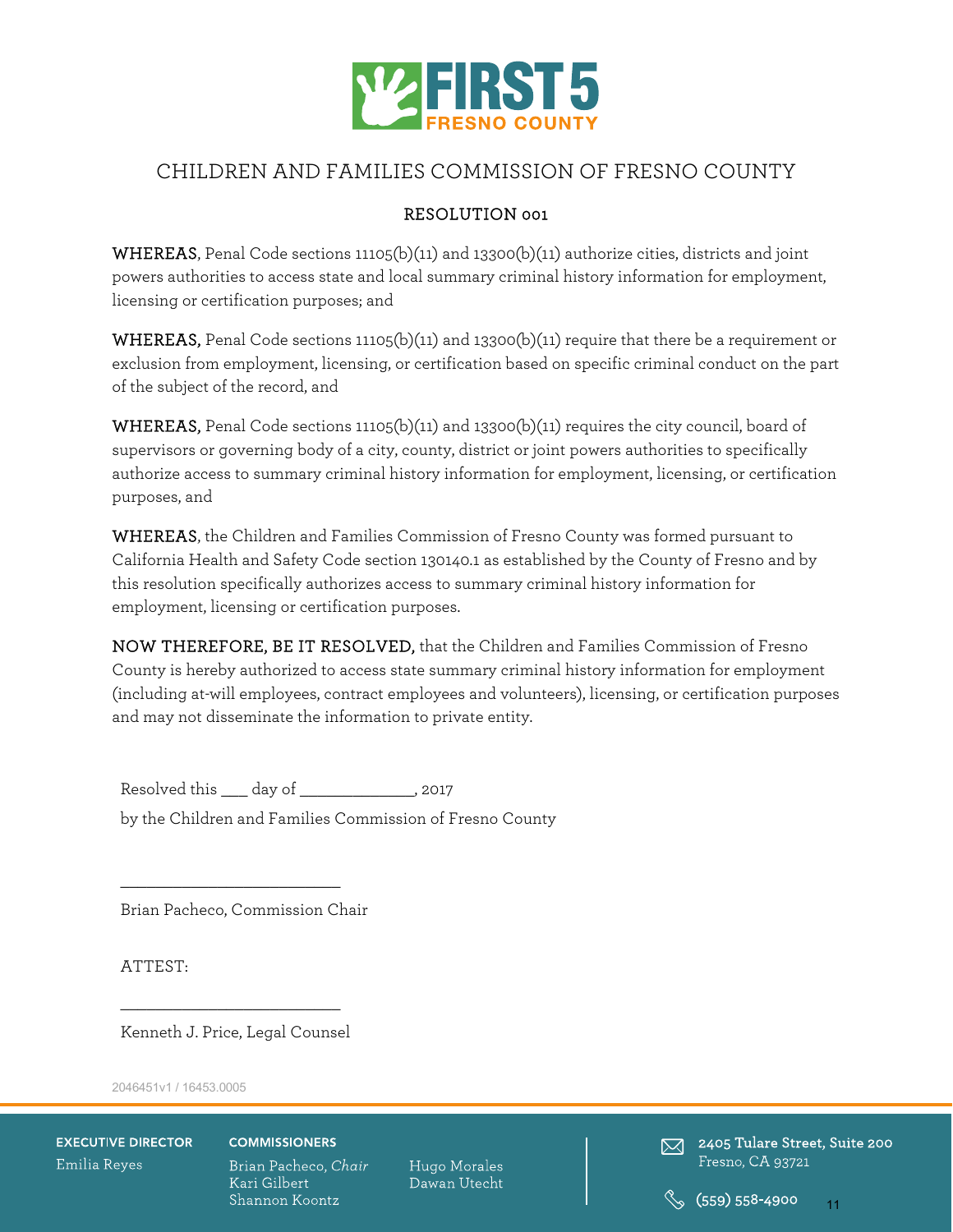# *Regular Business Meeting September 27, 2017 – 11:30 a.m.*

# **2405 Tulare St. Fresno, CA 93721**

# **AGENDA ITEM NO. 6**

TO: Children & Families Commission of Fresno County

FROM: Emilia Reyes, Executive Director

SUBJECT: Proposed Agreement with Fresno County Superintendent of Schools

# **RECOMMENDED ACTION:**

Review and approve an agreement with Fresno County Superintendent of Schools (FCSS) in an amount not to exceed \$500,000 to support and further integrate the systems serving young children and families as recommended by the Finance and Program Review Committee.

# **BACKGROUND:**

At the August 2017 Commission meeting, the Commission approved staff to enter into negotiations with FCSS to explore customized strategies for enhancing early childhood services for children ages 0 to 5 and their families served through FCSS.

This proposed agreement builds upon the Commission's previous investment in the Birth-Through-Third Grade Initiative (B3), a partnership with five school districts (Central Unified, Firebaugh-Las Deltas Unified, Fowler Unified, Fresno Unified and Kings Canyon Unified) to raise the percentage of students reading on grade level by third grade through integrated systems, quality educators and increased family and community engagement. In 2016, the Commission's evaluation firm, Harder+Company Community Research conducted a B3 Exploratory Study to identify lessons learned and opportunities to sustain and scale the B3 efforts in Fresno County. The study highlighted the commitment of school districts and FCSS to continue systems change work and strengthen connections between districts and early childhood service providers.

FCSS is the intermediary agency between the California Department of Education and thirty-two school districts in Fresno County providing a full range of support programs and services including early learning, special education, professional training and staff development, curriculum, business and finance support, health and pupil personnel services, as well as legislative and public policy leadership and advocacy at the local, state and federal level. Partnering with FCSS supports the current community momentum around systems integration, collaboration and existing partnerships in Fresno County and directly aligns with the Commission's mandate to facilitate the creation and implementation of an integrated, comprehensive, and collaborative system of services for young children and families.

The overall goal of this project is to develop an integrated approach within FCSS through alignment of multiple departments to improve services to children ages 0 to 5 and their families and ensure a smooth transition into the K-12 school system. Staff met with FCSS to discuss integration objectives, a pilot project, and an evaluation framework. The following strategies were identified as part of this partnership with FCSS:

Agenda Item 6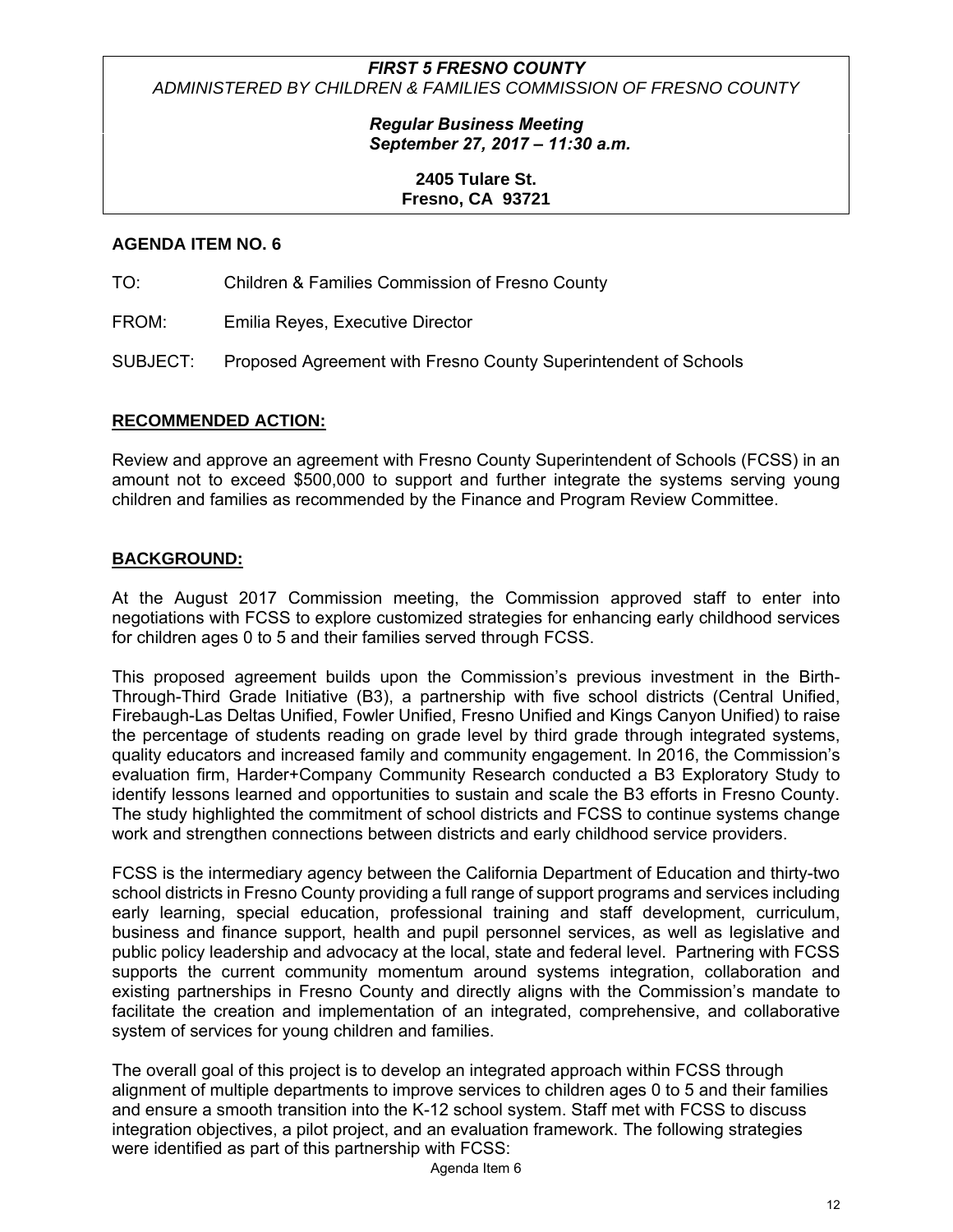- Pilot a Mid- Level Developmental Assessment (MLDA) Project to launch an approach for department integration, track and measure progress. MLDA is an assessment for children ages birth to 5 years with mild to moderate developmental or behavioral concerns providing a comprehensive clinical assessment along with the development of an integrated family services plan.
- Asset Mapping of all FCSS departments that must be involved in implementing an effective MLDA project across all school districts under FCSS's jurisdiction. Departments identified include but are not limited to: Special Education, Health Services, Foster Youth Coordinating Services, Migrant Education, Prevention and Intervention and Curriculum Instruction.
- Development of an evaluation component to track progress, inform implementation, highlight areas of improvement and opportunities for scaling.
- Align with the larger system of care in Fresno County through participation in Help Me Grow Strategic Planning efforts and the Leadership Team.

**Alignment with 2013-2020 Strategic Plan:** The proposed recommendation directly aligns with the intent of the Proposition 10 mandate "to facilitate the creation and implementation of an integrated comprehensive and collaborative system of information and services to enhance the optimal early childhood development and to ensure that children are ready to enter school." These efforts also align with Tier 3: Early Childhood System of Care – Goal 5: Early Childhood Systems and Network Improvement as the recommendation will address both the quality and the efficiency with which FCSS will deliver services to build more effective pathways to connect children and families with needed services in Fresno County.

**Short-term goal(s) and long-term outcomes:** If approved, Commission staff will work closely with FCSS to further define the scope of work and budget line items (activities and deliverables) to carry out the objectives of the integration project between October 1, 2017 through June 30, 2019. The long-term outcome of this recommendation is to support FCSS on strengthening early childhood services and supports to ensure a smooth academic transition to the K-12 system to all children across county school districts.

**Procurement:** At the August 2017 Commission meeting, the Commission approved a Sole Source Procurement option for this project given the unique services provided to children ages 0 to 5 and families by FCSS and the support to 32 schools districts with specialized services throughout the county.

**Fiscal Impact:** The Commission has set aside funds in 2015-2017 Approved Two Year Budget: Strategic Plan Investments – Tier 3: Early Childhood Systems of Care. Proposed funding amount not to exceed \$500,000 assigned from the Commission's Goal 5: Early Childhood Systems and Network Improvement. Up to 7% of the allocated funding amount will be assigned to develop an appropriate evaluation framework by the Commission's evaluation firm, Harder+Company.

# **CONCLUSION:**

Proactively engaging with FCSS to implement customized approaches to systems integration will build upon the shared goal of developing a coordinated early childhood system of care in Fresno County to improve access and increase quality in services. Overall, the success of these efforts will be dependent upon open collaboration, partnership, and communication between the Commission and FCSS to ensure accountability for contract administration, oversight and performance evaluation. Doing so will deliver on our shared promise of a brighter future for all families with young children.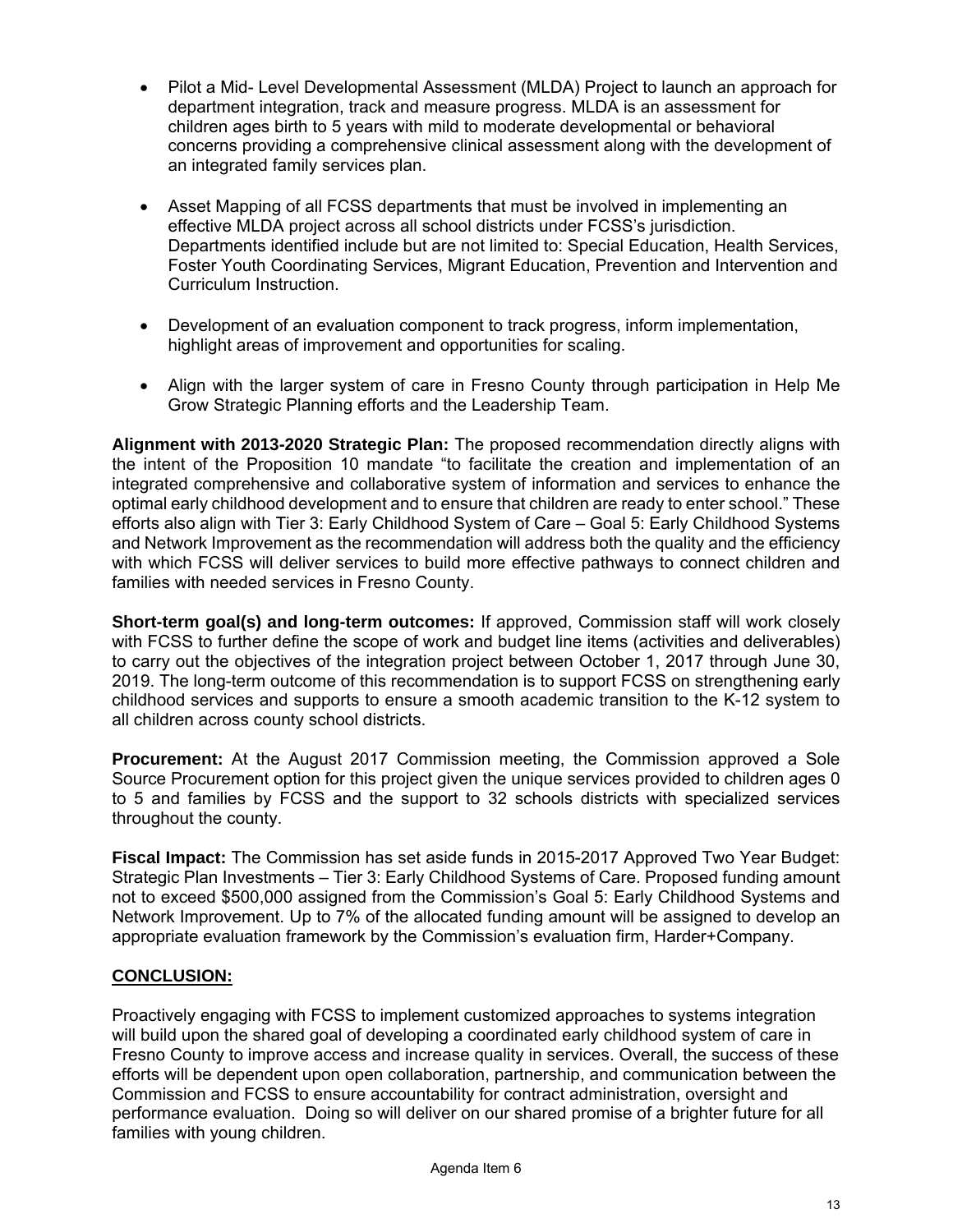# *Regular Business Meeting September 27, 2017 – 11:30 a.m.*

# **2405 Tulare St. Fresno, CA 93721**

# **AGENDA ITEM NO. 7**

TO: Children & Families Commission of Fresno County

FROM: Emilia Reyes, Executive Director

SUBJECT: Proposed Agreement with Fresno Unified School District

### **RECOMMENDED ACTION:**

Review and approve an agreement with the Fresno Unified School District in an amount not to exceed \$500,000 to enhance and support an integrated approach in support of an Early Childhood System of Care.

# **BACKGROUND:**

At the August 2017 Commission meeting, the Commission directed staff to enter into discussions with Fresno Unified School District (FUSD) to explore customized strategies for enhancing early childhood services within the district for children ages 0 to 5 and their families, using the Sole Source Procurement.

FUSD is the largest school district in Fresno County and  $4<sup>th</sup>$  in the state of California, serving over 73,000 students annually. There are a number of departments and programs within FUSD that offer a wide range of supports and services for young children and their families with different quality regulations, funding streams, and goals. The overall goal of this project is to develop an integrated approach within the district through alignment of multiple departments to improve service delivery for children ages 0 to 5 and their families and ensure a smooth transition into the K-12 school system.

Building upon the Commission's previous investment in the Birth Through  $3<sup>rd</sup>$  Grade Challenge Initiative to further increase the current community momentum around systems integration, collaboration and existing partnerships in Fresno County, staff engaged in discussions with FUSD staff and the following key strategies were identified as a priority to organize and advance the district's integration efforts:

- Improve current data tracking system to 1) identify systemic strengths and gaps to better integrate internal subsystems and funding streams and 2) inform improvement efforts in coordination of services
- Facilitate appropriate linkages to needed services (both internal and external) to appropriately meet children's developmental needs with a particular focus on young children at risk or with mild to moderate developmental delays or concerns who do not meet eligibility for early intervention or special education services